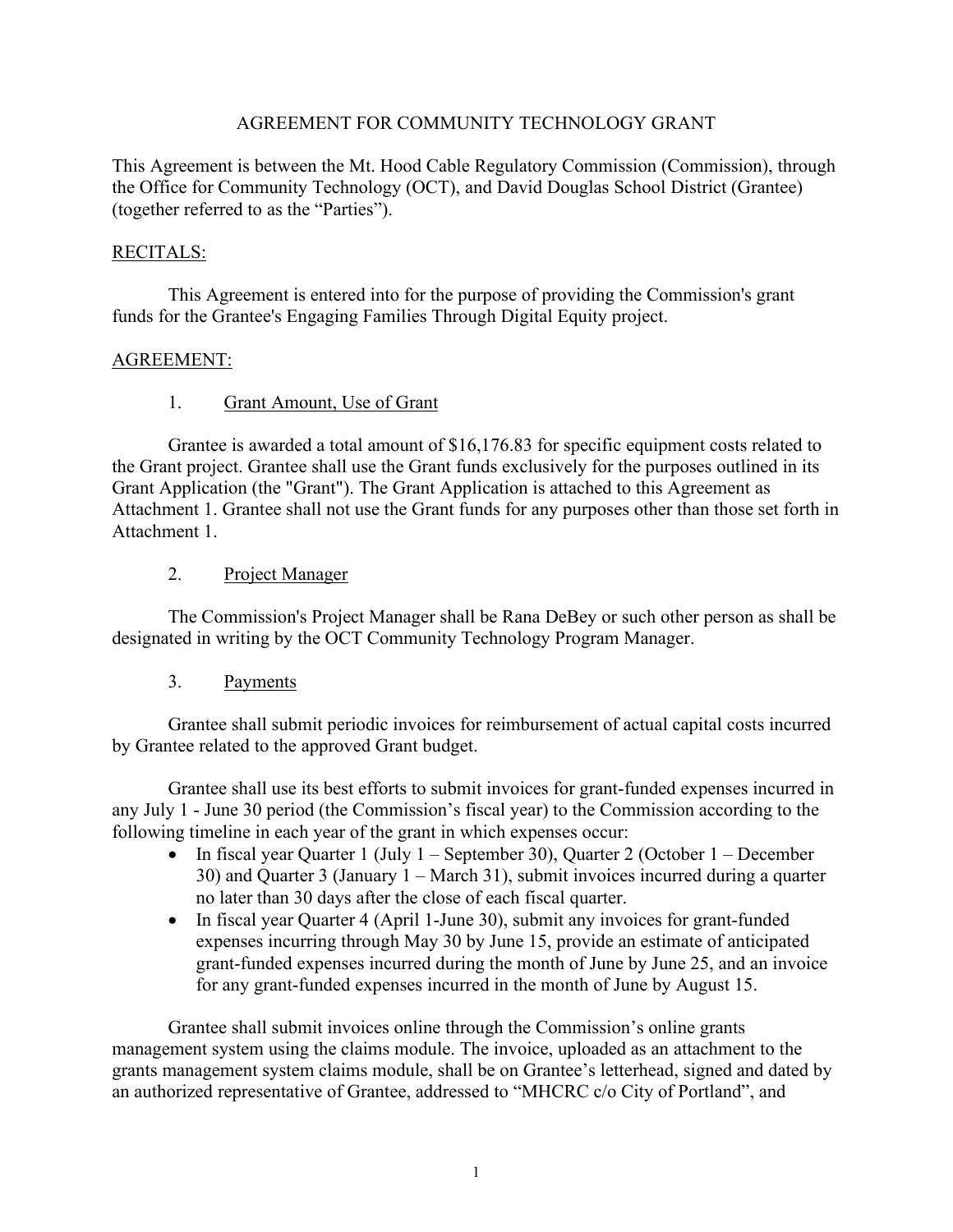include the title of the grant project, the total amount requested for reimbursement and an invoice number. Grantee must also complete an expense line item, an expense report and attach supporting documentation through the grants management system in order to complete and submit the invoice to the Project Manager for review. Supporting documentation shall include copies of receipts or other evidence of payment, for the capital cost amount claimed in the invoice. The Project Manager, at her/his sole discretion, may require additional financial documentation of Grant expenditures.

Upon submission by the Grantee of an invoice, and upon certification by the Project Manager that the invoice is in accordance with this Agreement and any restrictions upon use of the Grant funds, the Commission shall pay to the Grantee the amount as specified in the invoice, not to exceed the total Grant amount, within thirty (30) days from date of the invoice. If the Project Manager finds that the invoice is not in accordance with this Agreement, the Project Manager shall notify the Grantee of the reasons for the disallowance and non-payment.

All invoices for Grant project capital costs must be received by the Commission no later than March 30, 2022 in order to be paid under the Agreement terms. No invoices shall be accepted after this date.

## 4. Financial Records

Grantee agrees to keep accurate and complete financial records that will enable the Commission to easily determine the use of Grant funds and the allocation method of Matching Resources committed by Grantee and Project Partners for the Grant. Grantee shall maintain all financial records related to the Grant for ten (10) years after the termination of this Agreement. Grantee shall provide the Commission prompt access to these records upon request and permit copying as the Commission may require.

## 5. Reports

Grantee shall submit Interim Status Reports and a Final Status Report (collectively referred to as 'Report(s)') to the Project Manager using the Commission's online grants management system. The Reports shall include both programmatic and financial information as established by the Commission. For a Report to be acceptable to the Project Manager, the Grantee shall document and clearly describe the progress of the grant scope in accordance with the reporting schedule defined below.

Interim Status Reporting periods are July 1, 2021 through December 31, 2021. Interim Status Reports are due within thirty (30) days of the end of each reporting period.

Grantee shall submit a Final Status Report no later than March 30, 2022.

Interim and Final Status Reports shall include an accurate and complete financial report of Grant fund and Match fund expenditures. The Report shall include copies of receipts or other evidence of payment for actual grant funded capital costs incurred by Grantee related to the Grant.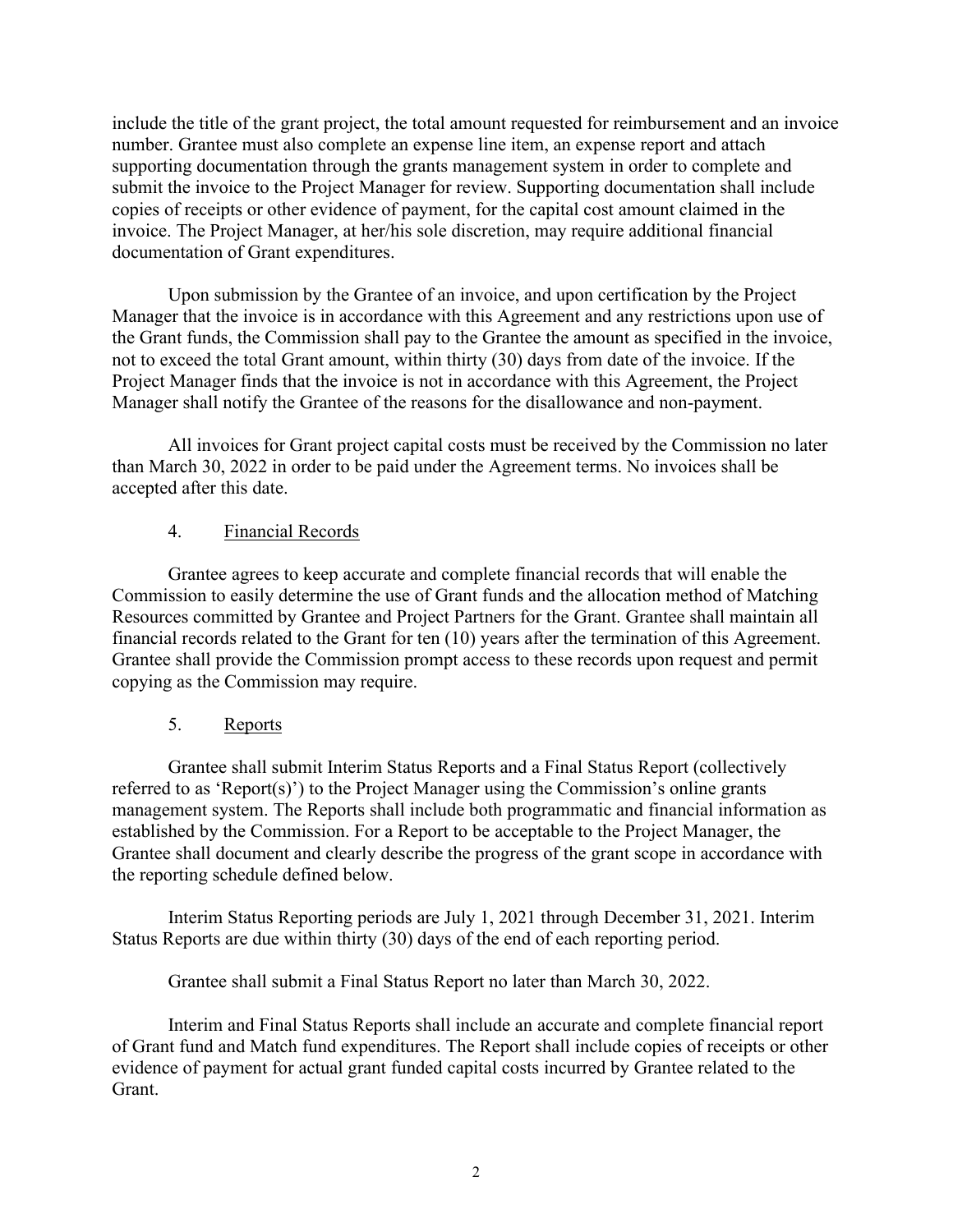The Project Manager, at her/his sole discretion, may require additional programmatic information or financial document of Grant project expenditures. Grantee shall make its books, general organizational and administrative information, documents, papers and records that related to this Agreement or Grantee's performance of services related to this Agreement available for inspection by the Project Manager or other Commission representatives during reasonable business hours following five (5) business days advance written notification from the Project Manager.

Grantee shall immediately provide notice in writing by electronic mail to the Project Manager when Grantee anticipates or realizes any deviation in the Grant project which may result in Grantee's inability to fulfill the Grant project as originally submitted and approved by the Commission.

## 6. Project and Fiscal Monitoring

The Commission and the Project Manager shall monitor the Grantee's performance on an as needed basis to assure compliance with this Agreement. Such monitoring may include, but are not limited to, on site visits at reasonable times, telephone interviews and review of required reports and will cover both programmatic and fiscal aspects of the Grant. The frequency and level of monitoring will be determined by the Project Manager. Grantee shall remain fully responsible at all times for performing the requirements of this Agreement.

## 7. Audit

Because Commission grant funds are derived from the cable services franchises in Multnomah County, the cable companies may conduct a financial review or audit of Grantee for the purpose of verifying whether use of capital grant funds is in accordance with the requirements of cable franchises related to use of capital grant funds. If the Commission receives notice from a cable company in accordance with the terms of the cable franchises of such audit or review, the Commission's Project Manager shall notify Grantee within 5 business days of receiving the notice, and shall identify to Grantee the relevant financial records of Grantee that the cable company seeks to review. The scope of such audit or review of Grantee shall be consistent with the terms of the applicable cable franchise. Grantee agrees to make such relevant financial records available to cable company's authorized representative for inspection and copying. Such records shall be reviewed during normal business hours at a time and place made available by Grantee. The Commission's Project Manager shall promptly provide Grantee with written notice of the audit or review's conclusions.

## 8. Publicity

Any publicity shall indicate that the project was made possible by a Grant from the Commission through funds provided by the cable companies. Grantee shall notify the Project Manager before releasing information about the Grant to the press or other news media. The Commission may include information regarding the Grant in periodic public reports.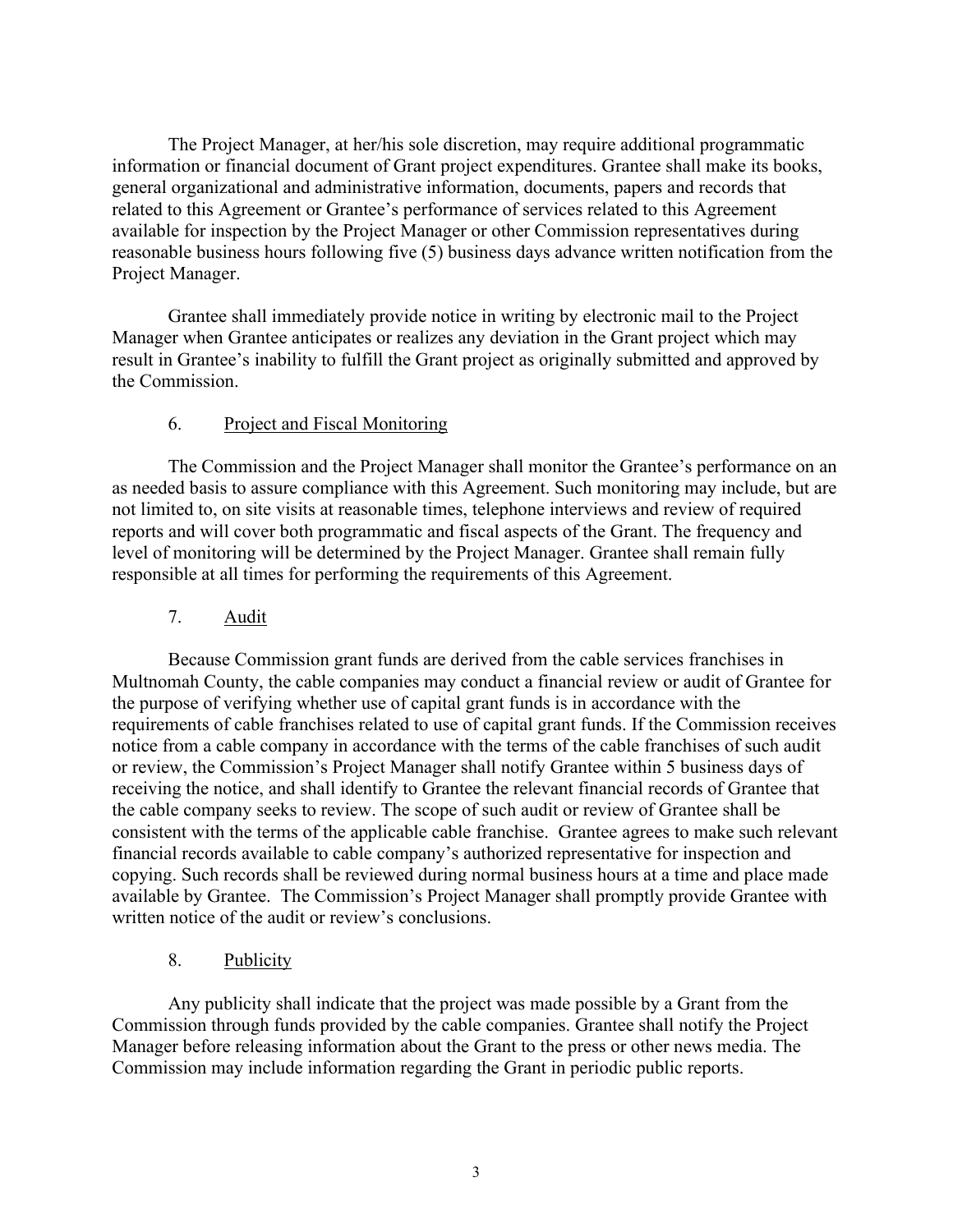## 9. No Other Obligations/Complete Agreement

Grantee acknowledges that, except for the Grant, the Commission has no obligation to provide, and the Commission has not led Grantee to believe in any way (whether expressly or by implication) that the Commission will provide any additional or future assistance, financial or otherwise, either to Grantee or for the Grant project.

This Agreement contains the complete agreement of the parties. This Agreement may not be assigned, nor may any of the Commission's rights be waived, except in writing signed by a duly authorized representative of the Commission. The Commission may specifically enforce, or enjoin a breach of, the provisions of this Agreement, and such rights may be freely assigned or transferred to any other governmental entity by the Commission.

## 10. Representations

Grantee represents that it has full power and authority, and has obtained all necessary approvals, to accept the Grant, to carry out the terms of the Grant and this Agreement, and to conduct the Grant project in compliance with all applicable laws.

## 11. Indemnification

Grantee shall hold harmless, defend, and indemnify the MHCRC, and its officers, agents and employees against all claims, demands, actions, and suits (including all costs) brought against any of them arising from actions or omissions of GRANTEE and/or its contractors in the performance of this Agreement.

Prevailing wage indemnity. Grantee agrees to indemnify, defend, and hold harmless the MHCRC, its employees, officers, and agents, from and against any claim, suit, or action, including administrative actions, that arise out of Grantee's failure to comply with ORS279C.800 to 279C.870 and any applicable administrative rules or polices.

## 12. Compliance with Laws

The Commission and Grantee agree to comply with all applicable local, state and federal laws and regulations that apply to the subject matter of this Agreement.

## 13. Amendment

The Project Manager is authorized to amend the terms and conditions of this Agreement, provided such changes do not increase the Grant amount or the Commission's financial risks or change the purpose of the Grant. If approved, such amendments shall only be effective if in writing, and signed by duly authorized representatives of both Parties. Any change in the amount of the Grant funds or the financial risks under this Agreement must be approved by vote of the Commission.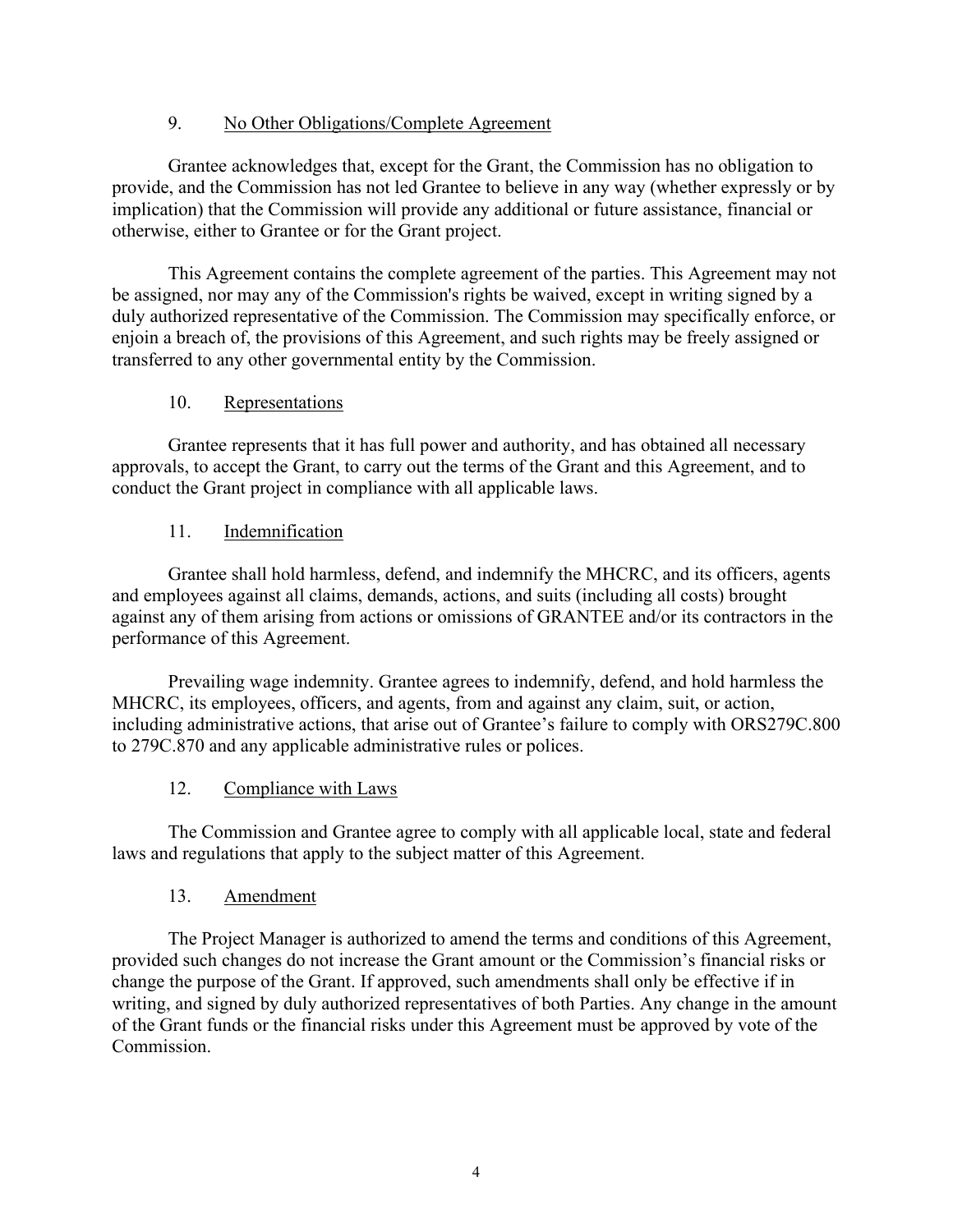### 14. Term of the Agreement

This Agreement becomes effective on July 1, 2021 unless Grantee fails to sign and return the Agreement to the Commission within thirty (30) days of Commission action to approve the Agreement, in which event this Agreement shall be null and void. The term of this Agreement is through, and including, April 15, 2022.

## 15. Early Termination of Agreement

This Agreement may be terminated prior to the expiration of its term by:

- i. Written notice provided to Grantee from the Commission's Project Manager before any obligations are incurred; or
- ii. Mutual written agreement of the Grantee and Commission's Project Manager
- iii. Alternatively, the MHCRC may, upon thirty (30) days written notice, terminate this agreement for any reason deemed appropriate in its sole discretion.

Termination of this Grant shall be without prejudice to any obligations or liabilities of either party already accrued prior to such termination. However, upon receiving a notice of termination, Grantee shall immediately cease all activities under this Grant, unless expressly directed otherwise in writing from the Commission in the notice of termination. Further, upon termination, the Commission and/or Grantee shall deliver to the other party all works-in progress and other property that are or would be deliverables had the Grant been completed. Grantee shall be entitled to receive reasonable compensation as provided for under this Agreement for any satisfactory work completed up until the time of notice of termination.

## 16. Material Failure to Perform

The Project Manager may terminate this Agreement after determining that Grantee has failed to comply with any material term or condition of this Agreement. It shall be a material breach and cause for termination of this Agreement if Grantee uses grant funds outside the scope of this Agreement.

Notice and Opportunity to Cure. The Project Manager shall give Grantee written notice of the intent to terminate this Agreement, identifying the reasons for such action. Grantee shall have thirty (30) days from the date of the written notice to cure the breach. If the breach is of such nature that it cannot be completely cured by Grantee within the thirty (30) day period, then Grantee shall submit a cure plan to the Project Manager no later than fifteen (15) days from the date of the written notice. Grantee's cure plan shall include actions, steps, and a time period to cure the breach. Grantee must obtain written consent from the Project Manager to proceed with a cure plan under an extended cure period.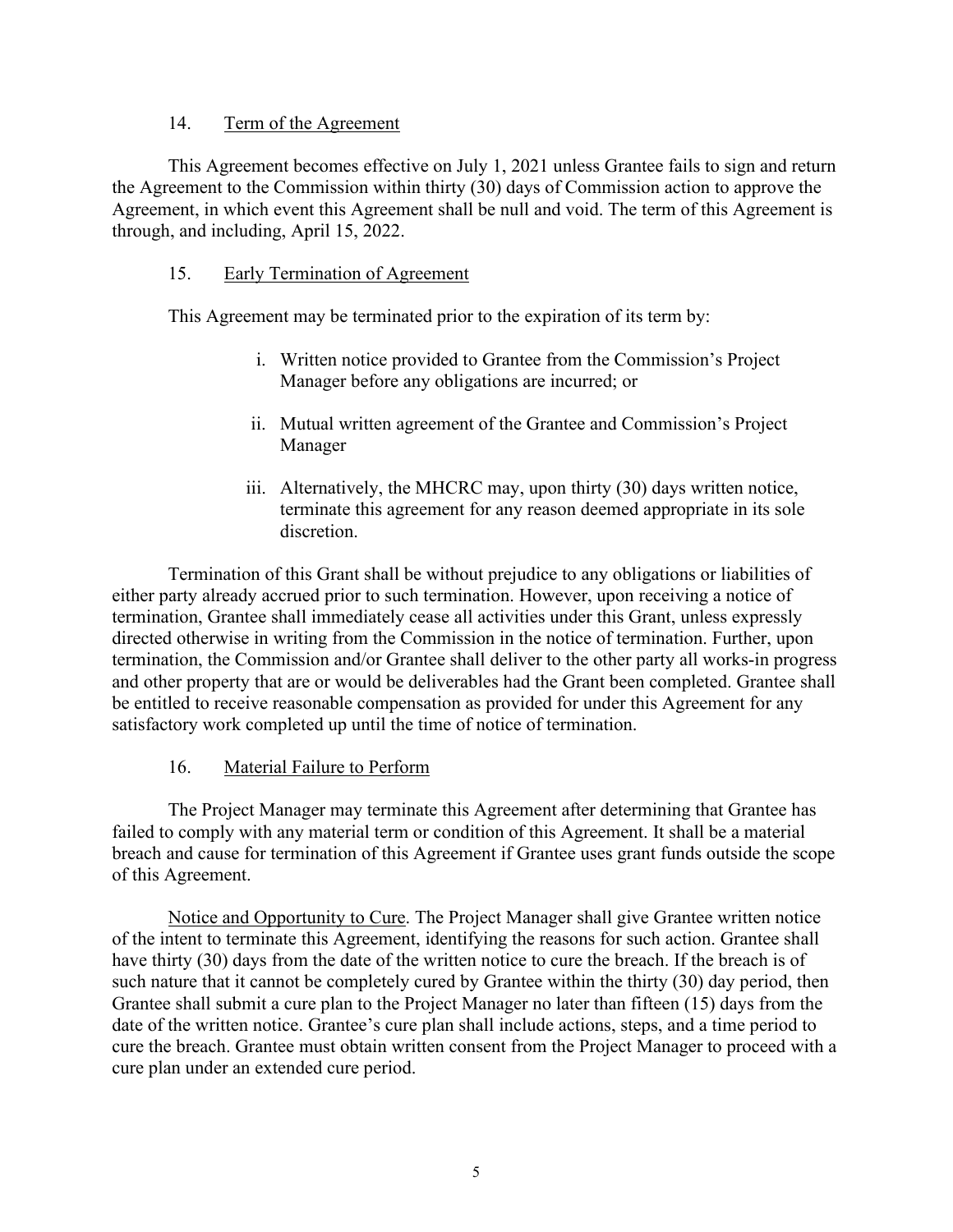No Payment During Cure Period. During the cure period or extended cure period, the Commission is under no obligation to accept or pay invoices submitted by Grantee under this Agreement. Grantee shall not perform services or take actions that would require the Commission to pay grant funds to Grantee without the written consent of the Project Manager. Grantee shall be solely responsible for any expenses associated with cure of its noncompliance or failure to perform.

Cause for Termination. If Grantee fails to cure the material breach within thirty (30) days of the written notice of termination, or if Grantee executes a cure plan prior to receiving consent to proceed with the cure plan from the Project Manager, then the Commission may, at its sole discretion, require Grantee to refund to the Commission any amounts improperly expended, any unexpended amounts or the full amount of Grant funds paid by the Commission to Grantee for the Grant project in compliance with the terms and conditions of this Agreement.

### 17. Suspension of Work

The Project Manager may at any time give notice in writing to Grantee to suspend work and expenditure of funds provided under this Agreement. The notice of suspension shall specify the date of suspension and the estimated duration of the suspension. Grantee shall immediately suspend work and expenditure of funds to the extent specified. During the period of the suspension Grantee shall properly care for and protect all projects in progress including materials, supplies, and equipment that are on hand for performance of the Grant. The Project Manager may, at any time, withdraw the suspension of work as to all or part of the suspension in written, by electronic mail, notice to Grantee specifying the effective date and scope of withdrawal. Grantee shall then resume diligent performance of the work. In no event shall Grantee be entitled to any incidental or consequential damages because of suspension.

The causes for suspension of work include, but are not be limited to, Project Manager's concerns about Grantee's ability to complete the Grant in accordance with this Agreement or any other non-compliance with the Agreement.

### 18. Non-Discrimination

In carrying out activities under this Agreement, Grantee shall not discriminate against any employee or applicant for employment on the basis of race, color, religion, age, sex, marital or economic status, familial status, national origin, sexual orientation, disability or source of income. Grantee shall take actions to ensure that applicants for employment are employed, and that employees are treated during employment, without regard to their race, color, religion, age, sex, marital or economic status, familial status, national origin, sexual orientation, or disability. Such action shall include but not be limited to, the following: employment, upgrading, demotion, or transfer; recruitment or recruitment advertising; layoff or termination; rates of pay or other forms of compensation; and selection for training, including apprenticeship. Grantee shall state that all qualified applicants will receive consideration for employment without regard to race, color, religion, age, sex, marital or economic status, familial status, national origin, sexual orientation, disability or source of income. In regard to carrying out activities under this Agreement, Grantee shall further not arbitrarily refuse to provide services to any person and shall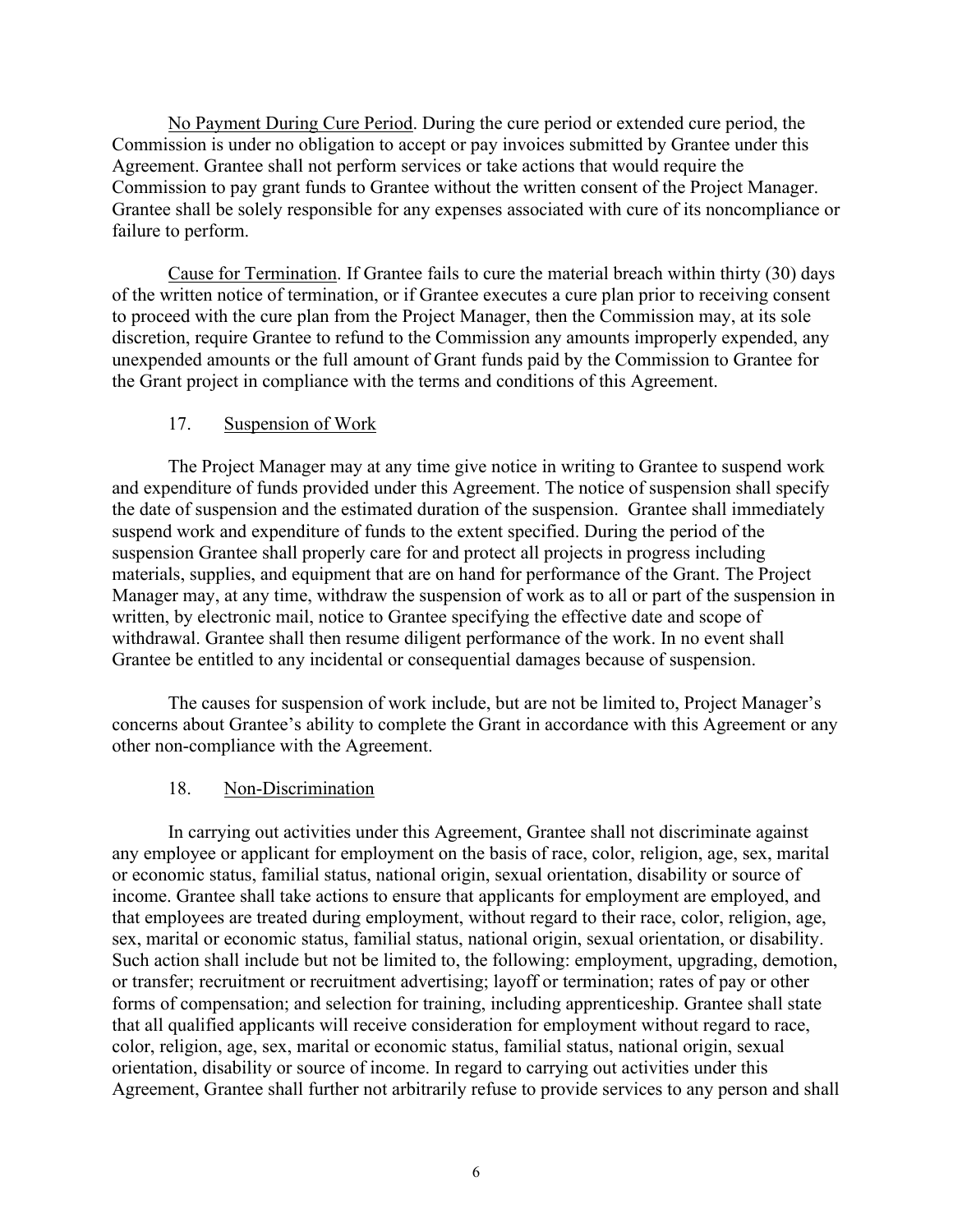not discriminate in offering services on the basis of race, color, religion, age, sex, marital or economic status, national origin, sexual orientation, disability or source of income.

## 19. Severability

Commission and Grantee agree that if any term or provision of this Agreement is declared by a court of competent jurisdiction to be illegal or in conflict with any law, the validity of the remaining terms and provisions shall not be affected, and the rights and obligations of the Parties shall be construed and enforced as if the Agreement did not contain the particular term or provision held to be invalid.

## 20. Choice of Law and Choice of Forum

This Agreement shall be construed according to the laws of the State of Oregon, without regard to its provisions regarding conflict of laws. Any litigation between the Commission and Grantee arising under this Agreement or out of work performed under this Agreement shall occur, if in the state courts, in the Multnomah County court having jurisdiction thereof, and if in the federal courts, in the United States District Court for the State of Oregon.

## 21. Survival

As of the date of termination of this Agreement, any pre-existing unresolved claim or dispute by either Party, including but not limited to, money owed, performance due, or any other obligations of the Parties, that is the result of the other Party's performance or non-performance, will, by their terms, survive termination of this Agreement and will be resolved in accordance with the terms and conditions of this Agreement. All indemnity and unperformed obligations will survive termination of this Agreement. The obligation under Section 5 to submit a Final Report shall also survive termination of this Agreement.

## 22. Assignment

This Agreement or any interest therein may not be assigned or subcontracted without the prior written consent of the Project Manager. In the event of transfer without prior written consent, the Commission may refuse to carry out this Agreement with either the transferor or the transferee and yet retain and reserve all rights of action for any breach of contract committed by Grantee.

Notwithstanding Grantee's use of any subcontractor for performance of this Agreement, Grantee shall remain obligated for full performance hereunder, and the Commission shall incur no obligation other than its obligations to Grantee under this Agreement. Grantee agrees that if subcontractors are employed in the performance of this Agreement, the Grantee and its subcontractors are subject to the requirements and sanctions of ORS Chapter 656, Workers' Compensation.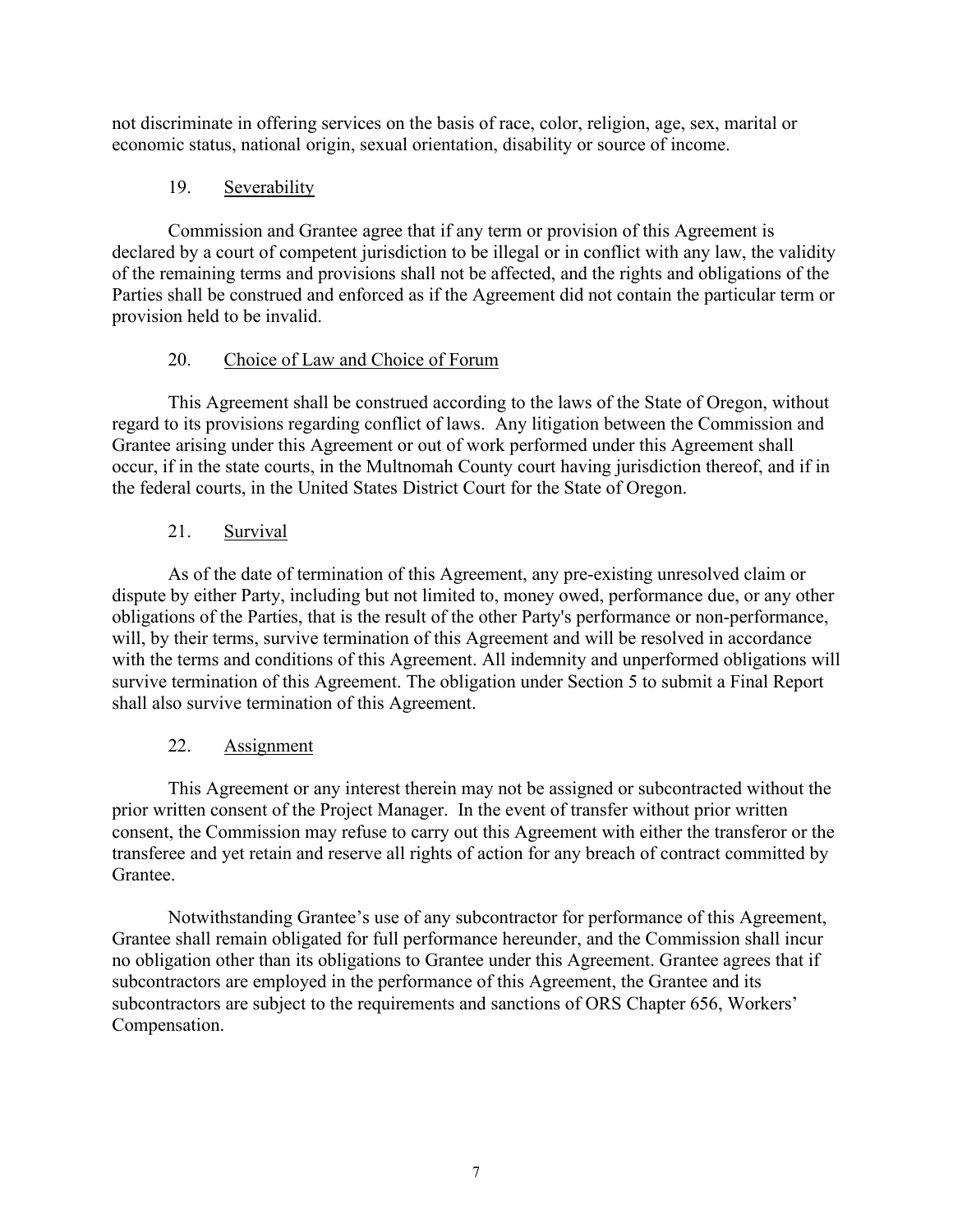### 23. Electronic Means

The parties agree the Commission and Grantee may conduct this transaction, including any contract amendments, by electronic means, including the use of electronic signatures.

## 24. Notice

Any notice provided for under this Agreement shall be sufficient if in writing and (1) delivered personally to the following addressee, (2) deposited in the United States mail, postage prepaid, certified mail, return receipt requested, (3) sent by overnight or commercial air courier (such as Federal Express), or (4) email addressed as follows, or to such other address as the receiving party hereafter shall specify in writing:

If to the Commission:

Attn: Rana DeBey, Project Manager: Mt. Hood Cable Regulatory Commission c/o City of Portland/ OCT P.O. Box 745 Portland, OR 97207-0745 Email: [rana@mhcrc.org](mailto:rana@mhcrc.org)

If to Grantee:

Attn: Patt Komar, Director of Administrative services David Douglas School District 11300 NE Halsey St, Portland, OR 97220 Email: [patt\\_komar@ddsd40.org](mailto:patt_komar@ddsd40.org)

Any such notice, communication or delivery shall be deemed effective and delivered upon the earliest to occur of actual delivery, three (3) business days after depositing in the United States mail as aforesaid, one (1) business day after shipment by commercial air courier as aforesaid or the same day an email transmission is sent (or the first business day thereafter if sent on a Saturday, Sunday or legal holiday).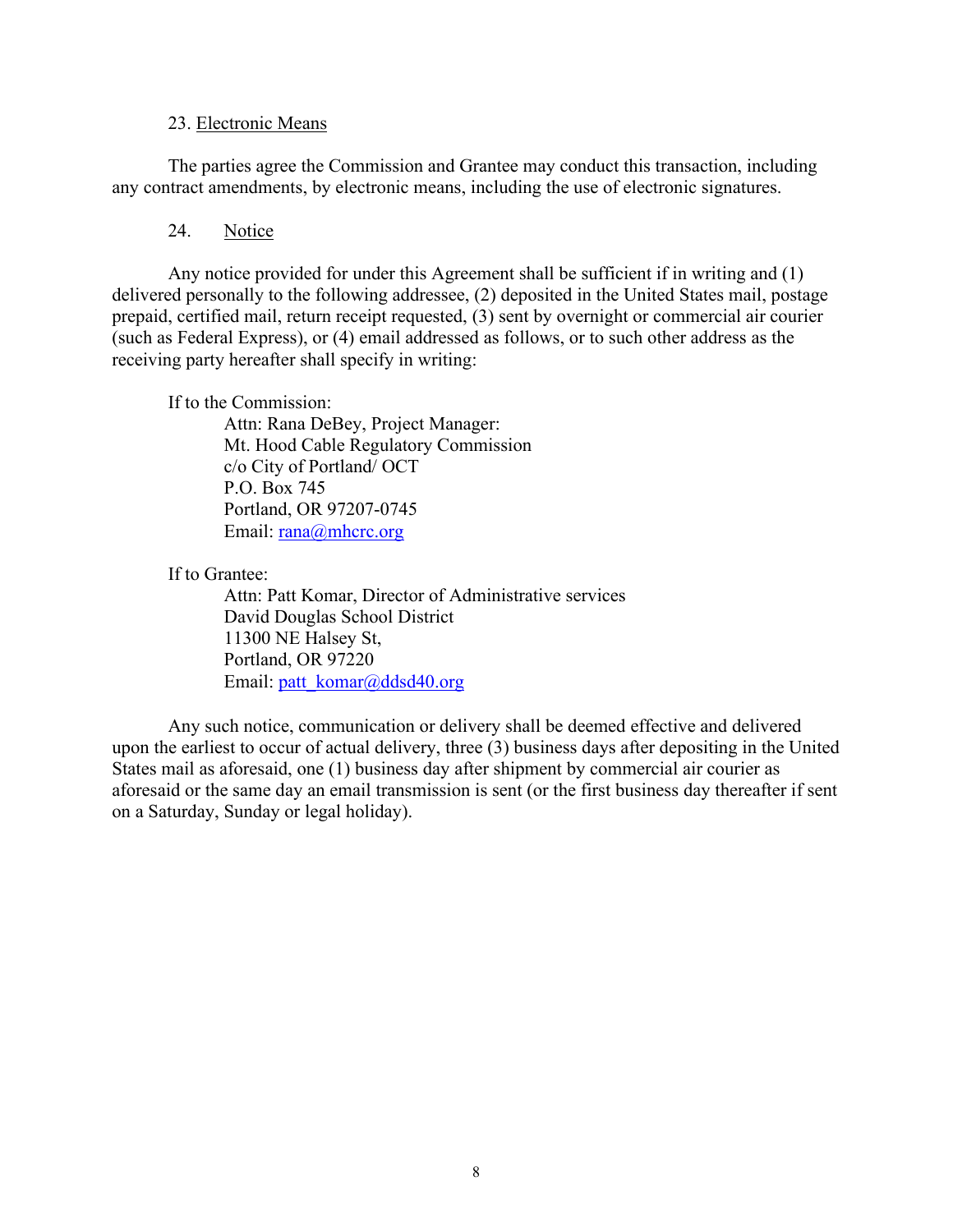AGREEMENT FOR COMMUNITY TECHNOLOGY GRANT: Engaging Families Through Digital Equity project.

## **GRANTEE SIGNATURE:**

## **GRANTEE: David Douglas School District**

| By:   | Date: |
|-------|-------|
|       |       |
| Name: |       |

Title: The contract of the contract of the contract of the contract of the contract of the contract of the contract of the contract of the contract of the contract of the contract of the contract of the contract of the con

## **MT. HOOD CABLE REGULATORY COMMISSION SIGNATURES:**

By: Date:

Mt. Hood Cable Regulatory Commission Chair

Approved as to Form:

By: Date:

Mt. Hood Cable Regulatory Commission Attorney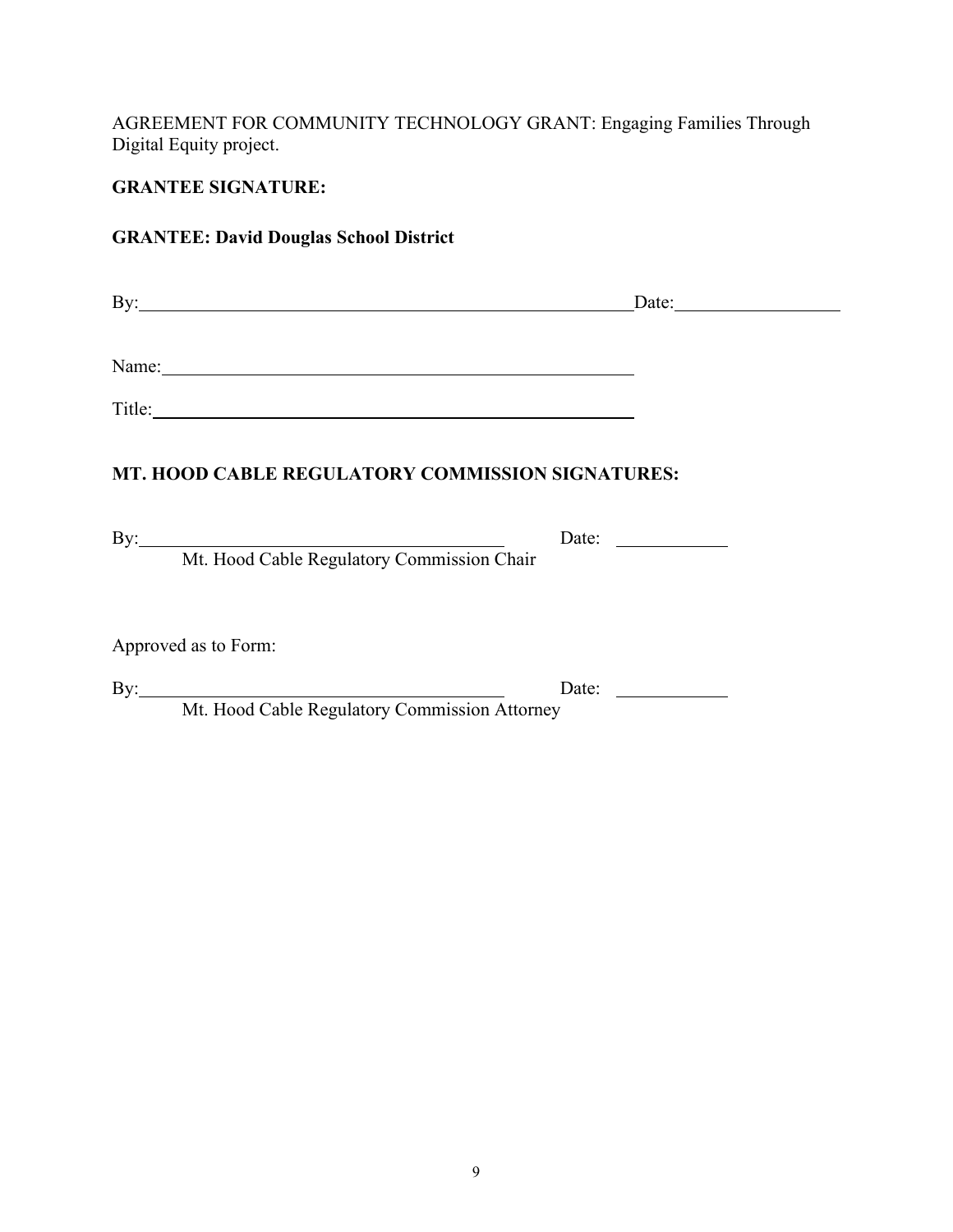



### Application

| 01422 - 2021 Community Technology Grants         |                    |  |
|--------------------------------------------------|--------------------|--|
| 01647 - Engaging Families Through Digital Equity |                    |  |
| <b>Community Technology Grants</b>               |                    |  |
| Status:                                          | Submitted          |  |
| Original Submitted Date:                         | 05/10/2021 3:49 PM |  |
| Last Submitted Date:                             | 06/02/2021 8:36 AM |  |

## **Primary Contact**

Feel free to edit your profile any time your information changes. Create your own personal alerts using My Alerts.

| Name:   | Colleen                     |                   |                    | Hathaway         |
|---------|-----------------------------|-------------------|--------------------|------------------|
|         | Salutation                  | <b>First Name</b> | <b>Middle Name</b> | <b>Last Name</b> |
| Email:  | colleen_hathaway@ddsd40.org |                   |                    |                  |
| Phone:* | 503-256-6500                |                   |                    |                  |
|         | Phone                       |                   | Ext.               |                  |
| Title:  | <b>DDSD Grant Writer</b>    |                   |                    |                  |
|         |                             |                   |                    |                  |

| <b>Organization Information</b> |                               |                |                 |
|---------------------------------|-------------------------------|----------------|-----------------|
| <b>Organization Name:</b>       | David Douglas School District |                |                 |
| <b>Organization Type:</b>       | Kx12 Public School District   |                |                 |
| <b>Tax ID</b>                   |                               |                |                 |
| <b>Organization Address:</b>    | 1500 SE 130                   |                |                 |
| $City*$                         | Portland                      | Oregon         | 97233           |
|                                 | City                          | State/Province | Postal Code/Zip |
| <b>Phone:</b>                   | 503-261-8201                  |                |                 |

 **Project Narrative**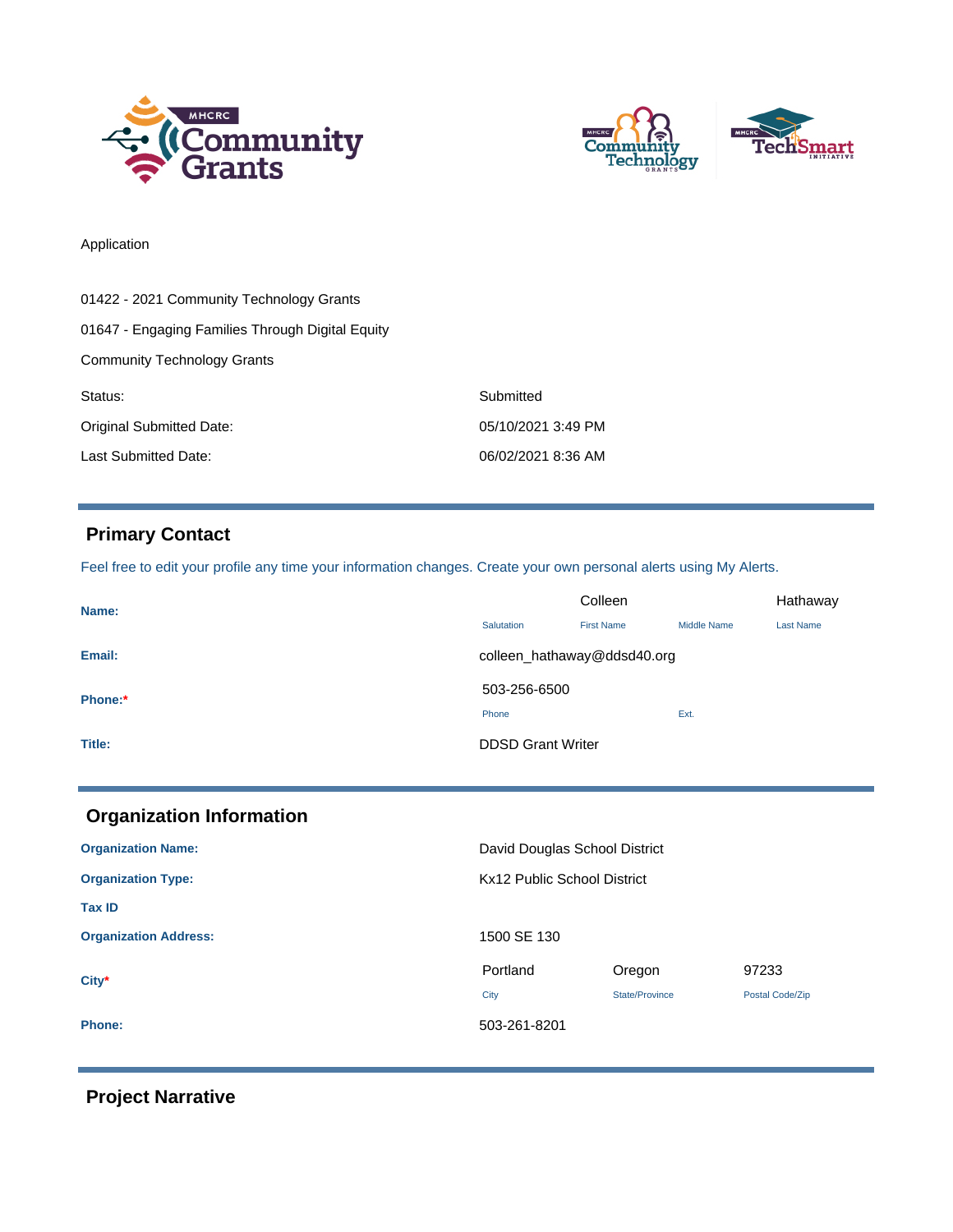| <b>Total Grant Funds:</b>  | \$16,176.83                 |
|----------------------------|-----------------------------|
| <b>Total Match Funds:</b>  | \$25,286.82                 |
| <b>Total Funds:</b>        | \$41,463.65                 |
| <b>Proposed Technology</b> | Video production equipment  |
| <b>Public Benefit Area</b> | <b>Reducing Disparities</b> |
| <b>Project Purpose</b>     |                             |

In defining the project purpose, applicants must: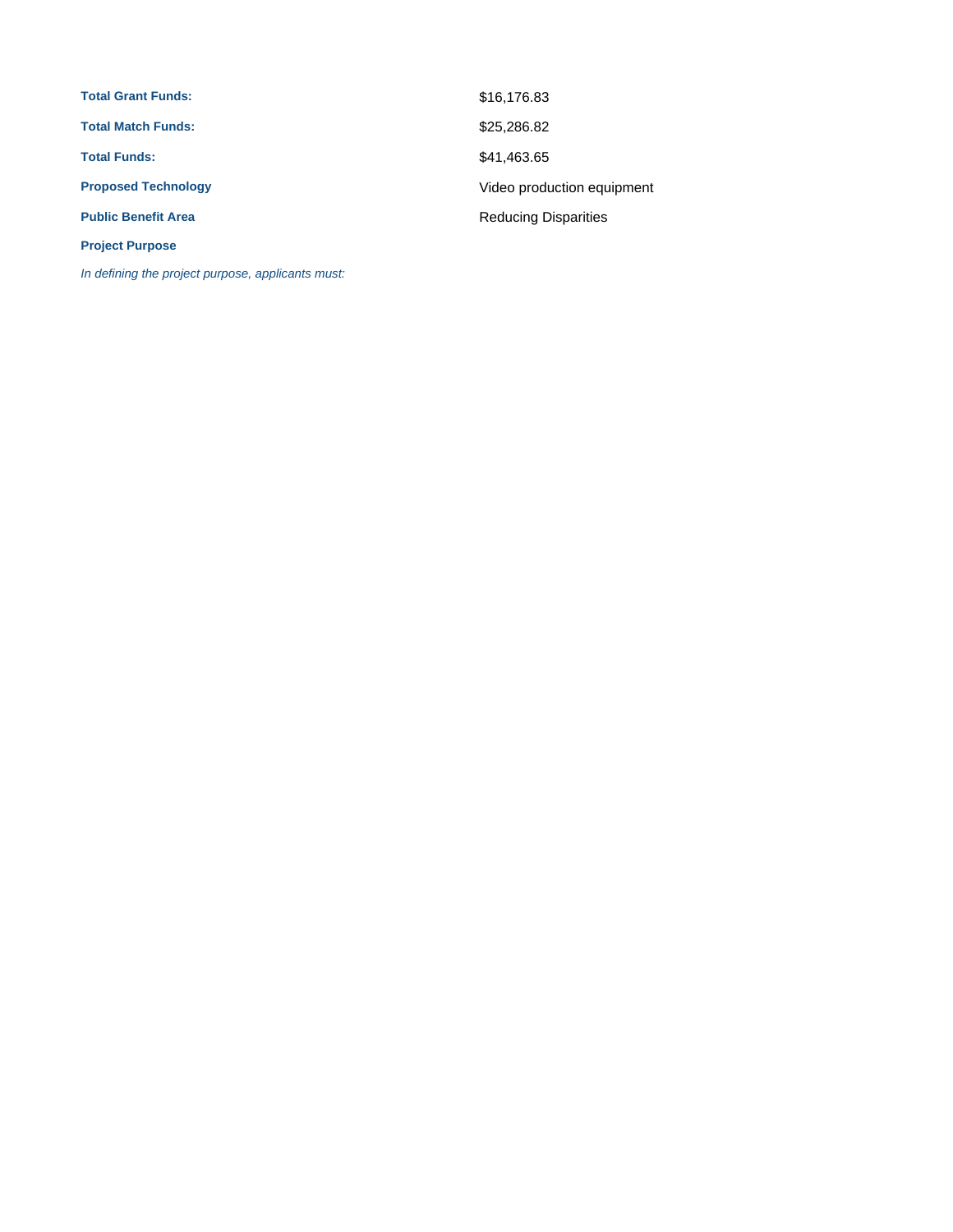#### **Problem**

The David Douglas School District's "Engaging Families through Digital Equity'' project will address the problem of families experiencing digital inequity. The target population is families of color who have been historically underserved in schools and who may have language, financial, educational, cultural or other barriers that have prevented them from fully participating in their child's education, including the digital component.

The project's target population is the approximately 63% (5,840) who are BIPOC (Black, Indigenous, and People of Color), Ever English Learners (44%) and Free and Reduced Price Lunch (72%). This pilot project will further target Latinx families; 27% of all students (2,577) identify as Hispanic.

Current research indicates that digital inequity for underserved families can have adverse effects with regard to children's learning and development as more information, services and opportunities continue to be accessed online. "Findings suggest that families' joint technology engagement is an important component of how children develop social and technical skills at home and school."1

"Engaging Families through Digital Equity" will build on issues of educational equity such as DDSD's recent efforts to develop and implement a more robust array of Family Technology Supports2 as the District pivoted to Comprehensive Distance Learning. This included providing a device for every student in the District, providing hotspots and data plans to ensure internet connectivity, establishing a Help Desk, selecting and implementing an online curriculum, and creating and posting an array of tutorials in our top five languages for topics such as curriculum, hardware, software, and more. Specifically, this project will explore and illuminate the degrees to which historically underserved families are affected by digital inequity, and how DDSD can use its resources, including partnering with MHCRC, to address this. The project will promote joint technology engagement for parents and children so that ultimately, children develop social and technical skills at home and school.

### **Strategies**

As DDSD has begun building a robust array of Family Technology Supports as described above, it will attempt to further empower families with digital skills through this project to support their children's learning. The goal of the project is to cultivate historically underserved families' and students' joint technology engagement. Objectives include: 1) providing parents and caregivers with access to practical digital skills development and 2) helping them to develop a digital plan that is age and content appropriate for their children that supports school and social learning with adult guidance.

DDSD aims to engage about 15 families through three in-person, hands-on training sessions (about three hours each), and engage hundreds of families through three supplemental recorded tutorials (about 30 minutes each) and a "documentary" (about 20 minutes) of the whole project posted to its website and community media channels. The content for the documentary is candid pre/post interviews with participants about what they anticipated/set out to learn based on their level of expertise/comfort with technology and how they actually benefited as well as future plans to use technology with their children. DDSD's Instructional Technology Integration Coach, a staff person of color, will develop and lead a series of in-person trainings as well as a series of recorded tutorials. DDSD's bilingual (Spanish/English) Family and Community Partnership Coordinator, also a staff person of color, will help to recruit and engage families, as well as guide the feedback process from families that will be essential to informing program design and continuous improvement. She will help to coordinate the team of DDSD interpreters and multilingual liaisons supporting families. The Family Coordinator will work with principals, teachers and other key staff to recruit families most in need.

Using the project's proposed technology, e.g. digital camera equipment, DDSD's Digital Multimedia/Content Management Specialist will conduct a pre/post interview with in-person participants about their experience with the training, e.g. learning outcomes, record the tutorials that the Instructional Technology Integration Coach develops, and share both of these via a documentary on DDSD's website and through the community access channels. All staff will collaborate on the pre/post digital skills survey, curriculum, logistics and evaluation.

### **Importance**

It is important to build digital equity for DDSD's students and families as every child has the right to a high quality educational experience regardless of background. Research shows that digital inequity can exacerbate educational and economic inequity.3 The project primarily aligns with MHCRC's public benefit areas of Reducing Disparities. It addresses families' barriers to technology such as those related to language, culture and income that have resulted in historical disparities. DDSD will provide communication tools and training, dedicate laptops to participants, provide targeted and culturally responsive training with interpreters and translators, solicit family input, and pilot a new approach (via community access channels) to engage families.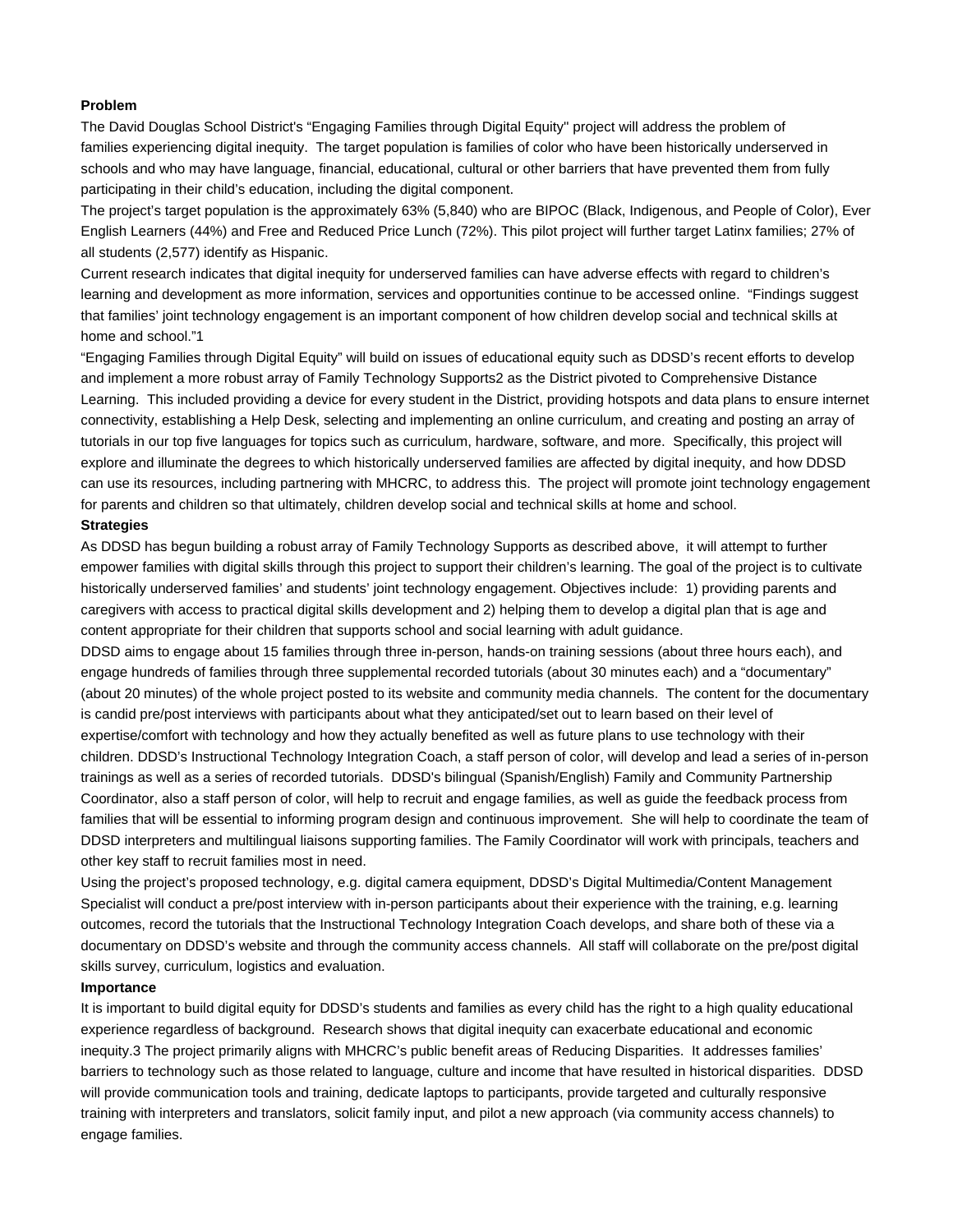This project will provide a unique opportunity to highlight David Douglas families, their voices, and perspectives through community media center channels, increasing awareness of the significance and implications of the intersection of technology and diverse communities in public schools.

**The Project is supported by DEI-focused work within DDSD as a whole.** DDSD defines equity per ODE's Equity Lens4. Examples of ways DDSD integrates DEI:

•MHCRC TechSmart Initiative at Mill Park and Menlo Park (and earlier at Earl Boyles)

•Annual YouthTruth survey for families and students to gauge school climate and make improvements

•Your Voice Matters listening sessions for parents and community members, including culturally specific events, for the School Investment Account (SIA) plan and other strategic initiatives

•Opportunities for parent engagement and leadership at all grade levels

•Strive to attract and retain staff who reflect the population served, per DDSD's Strategic Hiring Plan 2017-22

•School Board Racial Equity Committee including parents to recommend actions and policies

•Equity Teams at all schools to make progress toward racial parity and justice

•Beginning Teacher Mentor Program, especially for teachers of color

•Affinity Group for educators of color

•Culturally responsive partners

**1 [https://pediatrics.aappublications.org/content/140/Supplement\\_2/S132](https://pediatrics.aappublications.org/content/140/Supplement_2/S132)**

**[2https://www.ddouglas.k12.or.us/school-during-covid/family-technology-support/](https://www.ddouglas.k12.or.us/school-during-covid/family-technology-support/)**

**[3https://www.joanganzcooneycenter.org/wp-content/uploads/2016/01/jgcc\\_opportunityforall.pdf](https://www.joanganzcooneycenter.org/wp-content/uploads/2016/01/jgcc_opportunityforall.pdf)**

**[4https://www.oregon.gov/ode/students-and-family/equity/equityinitiatives/Pages/default.aspx](https://www.oregon.gov/ode/students-and-family/equity/equityinitiatives/Pages/default.aspx)**

#### (This field has a character limit of 7000)

#### **Measurable Project Outcomes**

What project outcomes (no more than four) do you hope to achieve for the identified community or targeted beneficiaries through the use of the proposed technology?

The MHCRC is interested in outcomes related to the use of the technology. You will be asked to report on progress made toward acheiving these outcomes in your semi-annual grantee reports.

**By participating in three in-person trainings, viewing the documentary, and/or viewing the three recorded trainings, parents/caregivers will acheive the following, as measured by pre/post surveys, and anedotal data/observations from the Instructional Technology Integration Coach, Family and Community Partnership Coordinator and Interpreters:** 

- 1. Self-report digital skill increase of 25% and increased comfort and confidence with technology
- 2. Self-report increase in involvement in their child's education and joint technological use
- 3. Collaborate with project staff to develop an age appropriate digital plan that empowers them to guide their children toward positive school and social learning

**As a fourth outcome, DDSD will:** Create and implement three in-person trainings, three recorded tutorials, and a documentary, the latter two of which will be posted on DDSD's website and shared through community media channels.

(This field has a character limit of 1500)

#### **Evaluation Plan**

How will you evaluate progress toward, and achievement of, the projects anticipated outcomes? The evaluation plan should include evaluation questions, strategies or methodologies to collect data in order to answer the questions and steps to document findings and lessons learned, and should directly tie to the measurable outcomes listed above.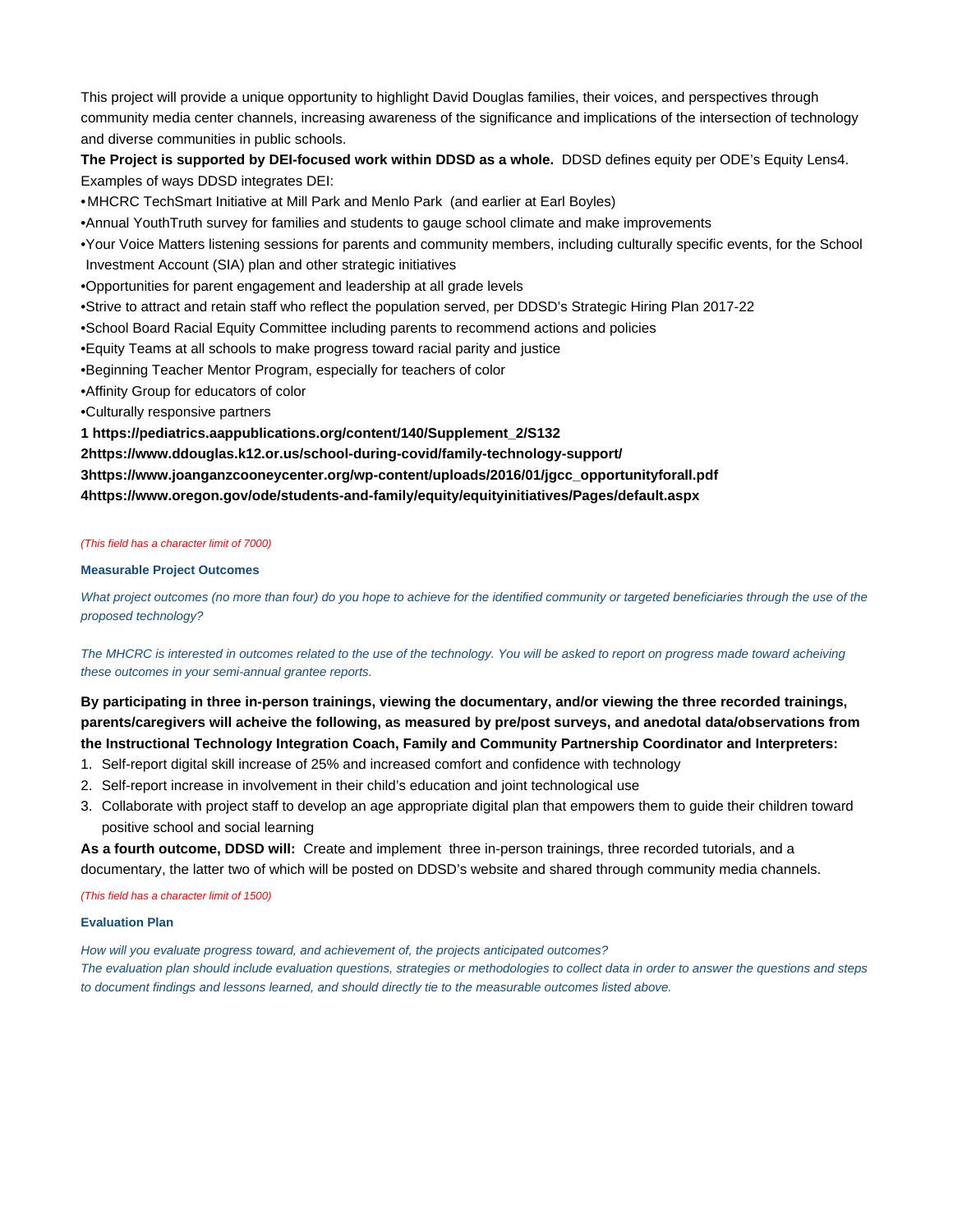DDSD will measure progress toward outcomes above through a pre/post survey and anecdotal data/observations from the interpreters, Instructional Technology Integration Coach, and Family and Community Partnership Coordinator. By the end of the project, DDSD will have created project collaterals such as the pre/post survey and online tutorials in DDSD's top five languages. Parents/caregivers will have created a digital plan with their children for joint engagement at home. In addition, the Digital Multimedia/Content Management Specialist will produce a documentary of the entire project. The documentary and other project collaterals will be shared via DDSD's website and the community media channels. For continuous improvement during the project and over the long term, and to be positioned to offer future workshops, project staff will use survey results as well as engage in ongoing communication with parents. Staff will prioritize families with the greatest need and likelihood of participating, assess whether they are using technology successfully, and help them connect with DDSD staff to troubleshoot issues, and create or adjust their digital plan with their children.

### **Draft of Project Evaluation considerations (before, during and after project):**

•Ways that parents/caregivers benefit--tangible skills as well as stronger connection to DDSD

•How the project promotes joint technology engagement between parents and children. Example: How might a child guide the parent using the device as opposed to the parent helping the child understand age-appropriate content?

•Impact of the documentary as a promotional tool and means for amplifying diverse voices

- •Challenges and ways they were addressed
- •Unexpected benefits

•Motivation for parents learning more about technology. Examples: Helping their children with schoolwork; looking for jobs or community resources

#### (This field has a character limit of 2500)

#### **Project Partners**

A "Project Partner" is defined as an organization that supplies cash or in-kind resources and/or plays an active role in the planning and implementation of the project. You should present who your project partners are, their respective roles in the project, and specific contribution each partner will make to the project in the form of financial support, equipment, personnel, or other resources.

Please list project partners as confirmed or unconfirmed.

### Please include a contact name & email address for each project partner listed. Staff will contact the project partner in order to verify the partnership.

The collaborative approach in partnership with MHCRC will help to establish and foster stronger connections with parents and caregivers so they remain involved in their children's education. Aside from MHCRC, there are no formal project partners; however, DDSD has been applying for and securing funding for a variety of technological devices, data plans, hot spots, online curriculum and other items to support families, especially those who are historically underserved, during Comprehensive Distance Learning. These include but are not limited to: T-Mobile, DDSD Classified Union, David Douglas Educational Foundation, Meyer Memorial Trust, Oregon Department of Education, Business Oregon, federal grants, e.g. ESSER, and others.

#### (This field has a character limit of 3000)

### **PROJECT FEASIBILITY SECTION includes: Technical Design, Project Start/End Date, Implementation Plan and Project Budget (see Final Application Budget form)**

#### **Technical Design**

The Technical Design should specify in detail the proposed technology and equipment to be employed; the rationale in selecting the particular technology; how the technical design supports the projects use of the community media center channels; and the plans for maintaining and upgrading the system or equipment in the future.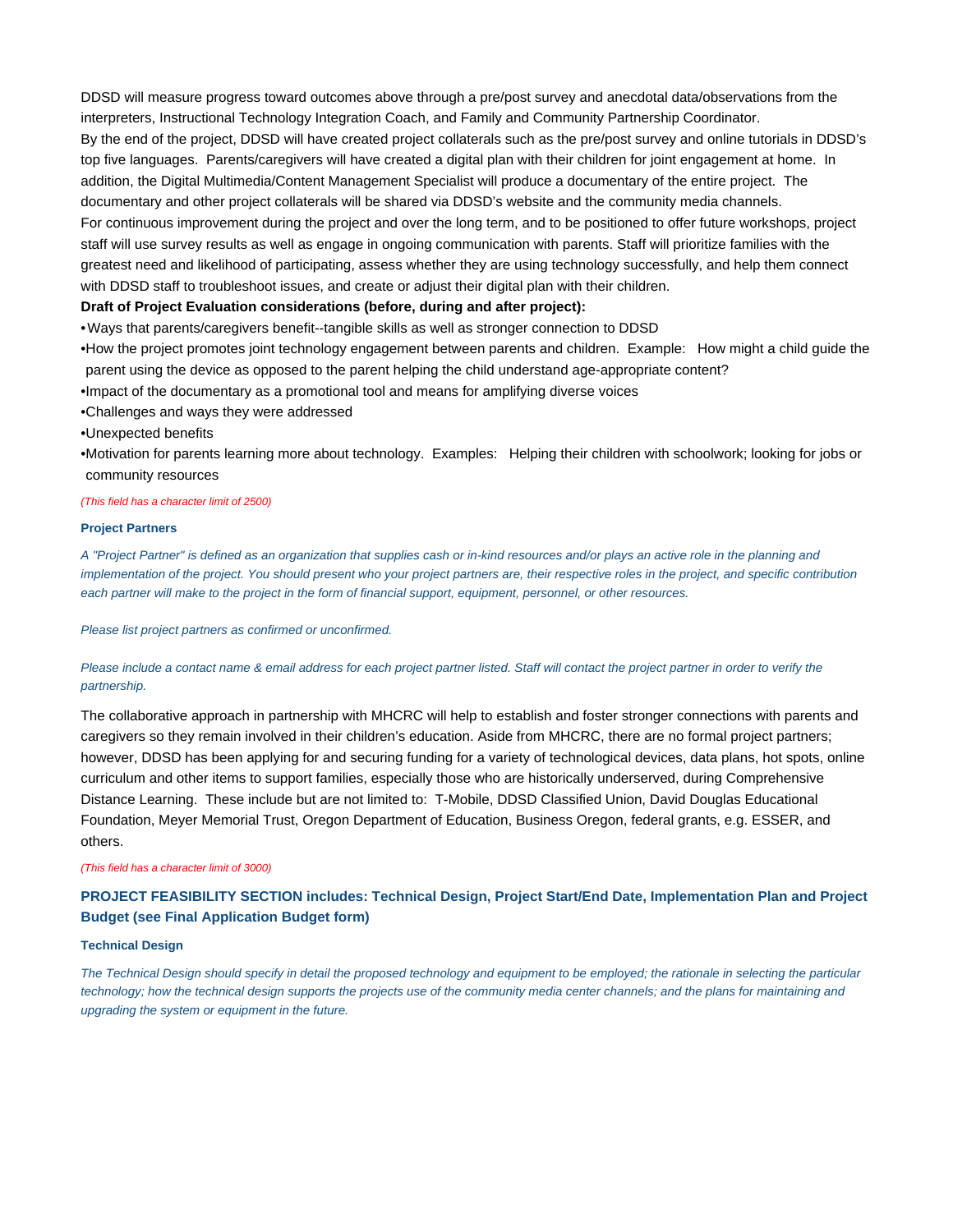#### Proposed Technology

The proposed technology is video equipment, including a high quality cinema camera, mic system, lighting kit, and live video production system with which the Digital Multimedia/Content Management Specialist will document and share the in-person training process, online tutorials and participant feedback and measurable outcomes. DDSD has also budgeted for online professional development for the Specialist to use this new equipment. Please see the budget narrative.

DDSD has already purchased the technology that parents and caregivers will be using, including but not limited to:

Chromebooks, Google products, ParentVue, FuelEd Curriculum, and Seesaw LMS.

#### Rationale

The rationale for selecting the above technology is that it is high quality, modern equipment that will enable DDSD to implement the particular scope of work for this innovative pilot project. Key features for the cinema camera include unlimited recording and a touchscreen LCD panel to speed up the workflow. The live video production system allows one to stream video using simple switching operations. This equipment will give us a high quality video product at a reasonable cost that DDSD can use in more innovative and equitable ways to promote Family Technology Resources as well as amplify the diverse voices that make up our unique East Portland community.

Technical Design Supports Use of Community Media Center Channels

The technical design directly supports the project's use of community media center channels by allowing us to share and broadcast the documentary and tutorials.

Plans for maintaining and upgrading equipment

The proposed equipment will last at least three years with good care. The Technology Department will seek out other grant funding and/or budget within its department to upgrade equipment. DDSD anticipates that it will be easier to secure future funding based on the project's success in raising awareness about the importance of parent/child joint engagement with technology.

(This field has a character limit of 5000)

#### **Proposed Project Start and End Date:**

Projects may include timelines of up to 18 months, and must wrap up by December 2022.

| <b>Proposed Start Date (month/year):</b> | July 2021     |
|------------------------------------------|---------------|
| Proposed End Date (month/year):          | December 2021 |
| <b>Implementation Plan</b>               |               |

The Implementation Plan should include major tasks and milestones in addition to detailed tasks needed to successfully implement the project..

**Any progress reports will be created and shared with MHCRC at their request during the following timeline: July to Aug: Digital Multimedia/Content Management Specialist purchases video equipment and participates in initial, • up front training to learn how to use it. Family and Community Partnership Coordinator works with Instructional Technology Integration Coach and interpreters to identify parents/caregivers to participate, solicit their input for desired training content via pre-survey, and establish their pre-training baseline, e.g. level of digital skills, comfort level with technology, and ways in which they jointly engage with their children. Develop surveys and content for tutorials and training with assistance from translators** 

**Aug to Sept: DDSD's Instructional Technology Integration Coach will teach families how to use computer hardware • and software and develop a digital plan. DDSD interpreters will assist during the three in-person trainings and DDSD translators will translate the three recorded sessions into DDSD's top five languages. DDSD's Digital Multimedia/Content Management Specialist will document, via equipment purchased, the in-person trainings, parent interviews, and the Coach's recorded tutorials**

**Sept: The Digital Multimedia/Content Management Specialist will perform post-production of video taken and share • the comprehensive documentary on DDSD's website and on community media center channels. The Family and Community Partnership Coordinator will work with the Instructional Coach to gather all stakeholder feedback, including parents/caregivers and staff, analyze surveys and anecdotal data, and create a report to be disseminated to the community and MHCRC.**

**•Oct through Dec 2021: Reserved time in case there are delays, e.g. due to Covid 19 or other scenarios**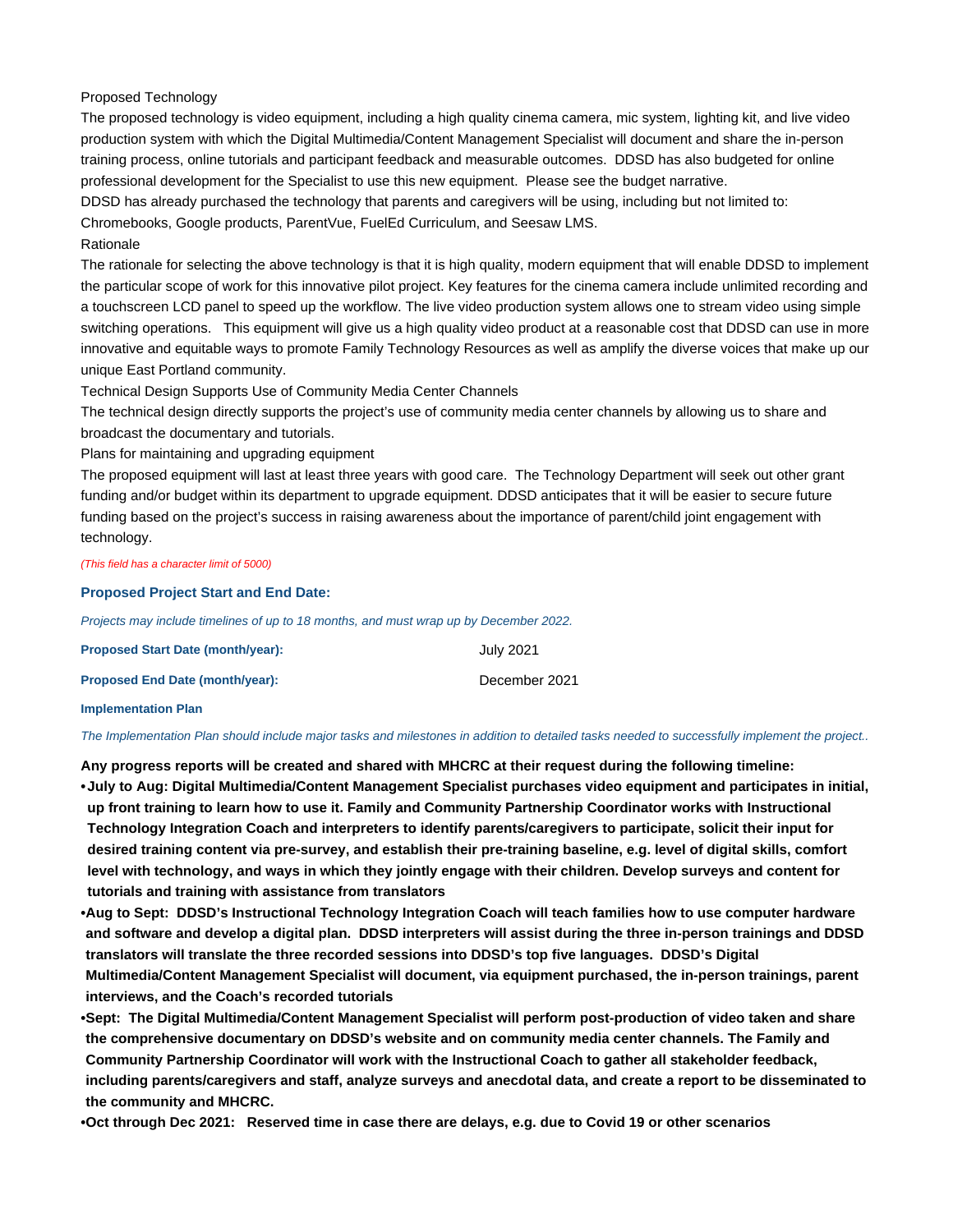## **Budget Narrative**

**Budget Narrative**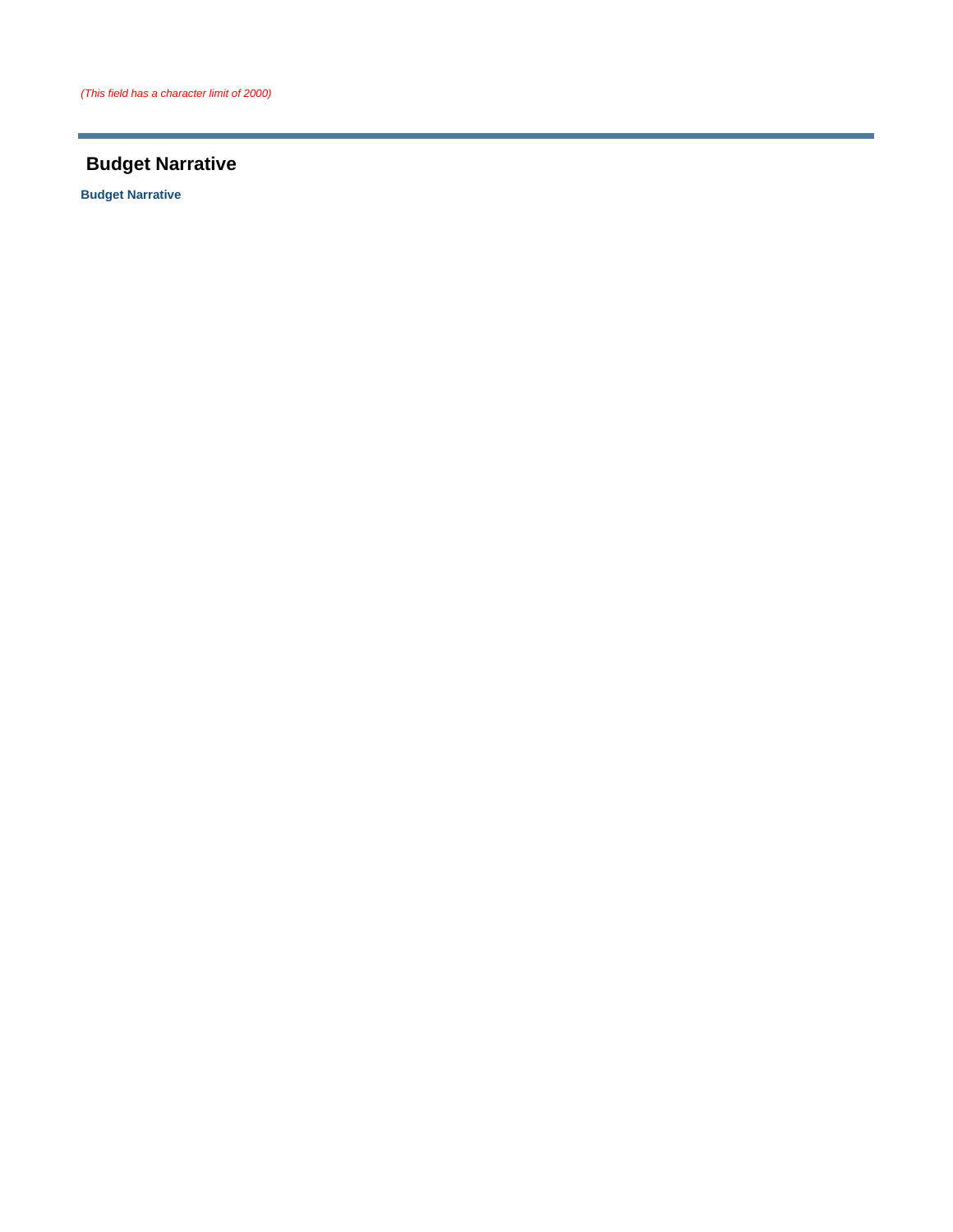### **PERSONNEL:**

•Derek Edens, Director of Technology and Assessment, \$12,581.77: 5% of FTE for project. Oversees all aspects of project, including: Liaison to MHCRC grant staff; supervision of IT staff; collaboration with other project team members and their supervisors, e.g. Director of ESL and Equity; and assisting with grant management, e.g. financial and outcomes reporting. •Luan Nguyen, Instructional Technology Integration Coach, \$2,001.84: Extra Duty: 24 hours x \$83.41/hr. 4 hrs x 3 in-person trainings = 12 hrs. Plus 4 hours for recorded video training x 3 trainings = 12 hrs Total: 12 + 12 = 24 hours. In-person training includes 1 hour to prep/train interpreters, up to 1 hour of training families, plus 2 hours for families to break out into groups and practice what they have just learned/ask questions of the Coach with help of interpreter. Works with Family Coordinator on survey questions, curriculum content, logistics and project evaluation/adjustments for continuous improvement..

•Josh Gray, Digital/Multimedia/Content Management Specialist, \$2,124.48: \$44.26/hr x 21 hours for recorded videos (7 hrs per video x 3 videos) plus 27 hours for in-person interview (9 hours per in-person interview x 3 interviews). Total: 21 hrs + 27 hrs = 48 hrs. Each in-person training interview is 4 hours for set-up, interview, tear down. Post-production for interviews is 5 hours per training. Works closely with Coach and Coordinator to interview, record, upload to website and share through community media channels

•Aide Valerio-Jaurez, Family and Community Partnership Coordinator, \$1,243.25: \$49.73/hr x 25 hours. Responsible for surveying families to identify tech needs to inform in-person and recorded training content; analyzing survey data and sharing/collaborating with other project team members; recruiting families and interpreters; assisting with scheduling; providing suppor to interpreters and families during in-person training; and providing support to translators. Works with Coach on survey questions, curriculum content, logistics and project evaluation/adjustments for continuous improvement.

DDSD Interpreters, \$571.68: 1 hour to interpret in-person training from Instructional Technology Integration Coach and 2 • hours to interpret for families for break out groups = 3 hours/in-person training x 3 trainings. \$63.52/hr x 9 hours= \$571.68 DDSD Bilingual Liaisons (Translators), 30 hours x \$50.46/hour = \$1,513.80: 2 hours per language x 5 languages x 3 recorded • trainings

### **TOTAL PERSONNEL: MATCH: \$20,036.82; GRANT FUNDS: \$0**

### **NON-PERSONNEL:**

### **Education and Training:**

• Professional Development (TBD), \$500: For Digital/Multimedia/Content Management Specialist to use video equipment purchased with grant funds, e.g. MetroEast or Open Signal. This is for intitial, up-front training on how to use video equipment. **Total Education and Training: Match: \$0; Grant Funds: \$500**

### **Equipment:**

**Equipment A:** (MATCH) \$5,250: 15 Chromebooks x \$350. This is for in-person training participants to borrow Chromebooks for duration of project.

**Equipment B:** (REQUESTED) \$14,906.50: Video Equipment for Digital/Multimedia/Content Management Specialist to create documentary

| ltem                          | Quantity | Cost       | <b>Total Cost</b> |
|-------------------------------|----------|------------|-------------------|
| Canon C70                     |          | \$5,499.00 | \$5,499.00        |
| Lens mount adapter            |          | \$89.95    | \$89.95           |
| Canon C70 Batteries           |          | \$239.95   | \$479.90          |
| <b>SD Cards</b>               |          | \$39.94    | \$159.76          |
| Lav Mic System                |          | \$199.00   | \$398.00          |
| Lav Mic                       |          | \$79.00    | \$158.00          |
| Lav Mic Receiver Cable        |          | \$14.99    | \$29.98           |
| <b>XLR to Mini XLR Cable</b>  |          | \$19.99    | \$39.98           |
| Lighting Kit                  |          | \$1,649.00 | \$1,649.00        |
| Phone Lav Mic for Translators |          | \$79.00    | \$395.00          |
| Camera Bag                    |          | \$208.00   | \$208.00          |
| Pearl Mini                    |          | \$3,495.00 | \$3,495.00        |
| 512GB SD Cards                |          | \$142.99   | \$285.98          |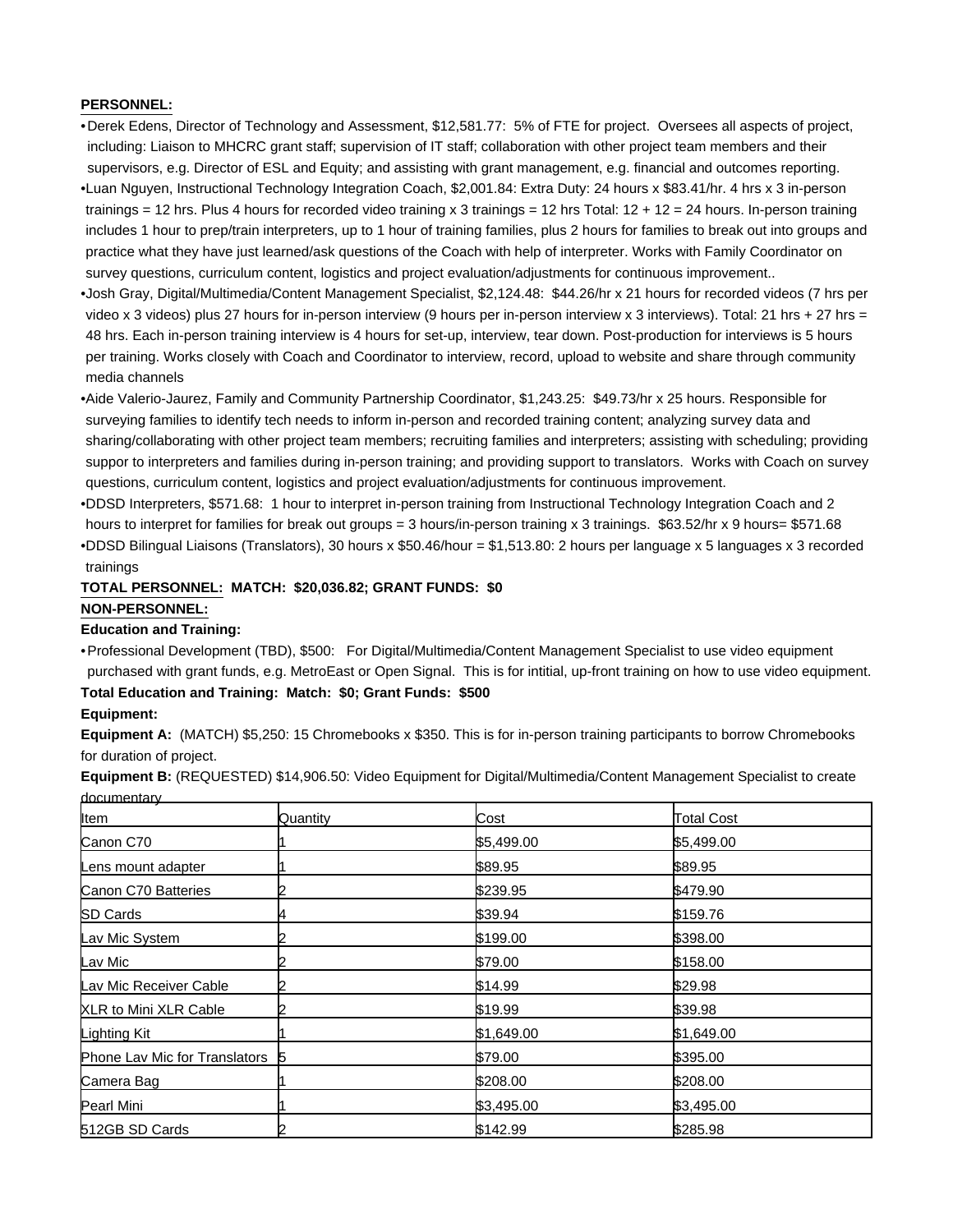| Canon XA45 camera                                                                                                   |  | \$1,999.00 | \$1,999.00 |
|---------------------------------------------------------------------------------------------------------------------|--|------------|------------|
| SDI cable                                                                                                           |  | \$19.95    | \$19.95    |
| Link                                                                                                                |  |            |            |
| https://www.bhphotovideo.com/c/product/1595392-REG/canon_eos_c70_cinema_camera.html                                 |  |            |            |
| https://www.bhphotovideo.com/c/product/1464592-REG/vello_lae_cr_cef_canon_ef_to_eos.html                            |  |            |            |
| https://www.bhphotovideo.com/c/product/1159863-REG/canon_0868c002_bp_a30_battery_pack_for.html                      |  |            |            |
| https://www.bhphotovideo.com/c/product/1431034-REG/sandisk_sdsdxxy_128g_ancin_extremepro_sdxc_128gb_card.html       |  |            |            |
| https://www.bhphotovideo.com/c/product/1471382-REG/rode_wireless_go_compact_wireless.html                           |  |            |            |
| https://www.bhphotovideo.com/c/product/1496007-REG/rode_lavgo_lavalier_go_omnidirectional_lavalier.html/reviews     |  |            |            |
| https://www.bhphotovideo.com/c/product/1537926-REG/kondor_blue_kb_miniplugwscrew_bk_mini_xlr_male_to.html           |  |            |            |
| https://www.bhphotovideo.com/c/product/1537930-REG/kondor_blue_kb_mxlr_16_bk_mini_xlr_male_to.html                  |  |            |            |
| https://www.bhphotovideo.com/c/product/1458423-REG/aputure_Is1ckit2a_light_storm_Is_1c.html                         |  |            |            |
| https://www.bhphotovideo.com/c/product/1059342-REG/rode_smartlav_smart_lav_lav_mic_for.html/overview                |  |            |            |
| https://www.bhphotovideo.com/c/product/874536-REG/CineBags_cb_23a_CB23_DSLR_HD.html                                 |  |            |            |
| https://www.bhphotovideo.com/c/product/1401692-REG/epiphan_esp1440_epiphan_pearl_mini_all_in_one.html               |  |            |            |
| https://www.bhphotovideo.com/c/product/1431036-REG/sandisk_sdsdxxy_512g_ancin_extremepro_sdxc_512gb_card.html       |  |            |            |
| https://www.bhphotovideo.com/c/product/1470021-REG/canon_3665c002_xa45_professional_uhd_4k.html/specs               |  |            |            |
| https://www.bhphotovideo.com/c/product/884245-REG/pearstone_sdi_1025_25_bnc_to_bnc.html                             |  |            |            |
| Total Equipment: Match: \$5,250; Grant Funds: \$14,906.50                                                           |  |            |            |
| <b>Administrative Costs/Overhead:</b>                                                                               |  |            |            |
| •Indirect, \$770.33: 5% Indirect Costs using estimated (TBD) Oregon Department of Education approved rate for 21-22 |  |            |            |
| <b>Total Adminstrative Costs/Overhead:</b>                                                                          |  |            |            |
| Match: \$0; Grants Funds: \$770.33                                                                                  |  |            |            |
| TOTAL NON-PERSONNEL: MATCH: \$5,250; GRANT FUNDS: \$16,176.83                                                       |  |            |            |
|                                                                                                                     |  |            |            |
| <b>GRAND TOTAL MATCH: \$25,286.82</b>                                                                               |  |            |            |

## **GRAND TOTAL REQUEST: \$16,176.83 GRAND TOTAL ENTIRE PROJECT: \$41,463.65**

# **Line Item Budget**

| <b>Cost Category</b>                      | <b>Grant Funds</b> | <b>Match Amount</b> | <b>Project Total</b> |
|-------------------------------------------|--------------------|---------------------|----------------------|
| Personnel                                 | \$0.00             | \$20,036.82         | \$20,036.82          |
| Education and Training                    | \$500.00           | \$0.00              | \$500.00             |
| Travel                                    | \$0.00             | \$0.00              | \$0.00               |
| Contractual                               | \$0.00             | \$0.00              | \$0.00               |
| Equipment                                 | \$14,906.50        | \$5,250.00          | \$20,156.50          |
| Infrastructure/Facilities<br>Construction | \$0.00             | \$0.00              | \$0.00               |
| Miscellaneous                             | \$0.00             | \$0.00              | \$0.00               |